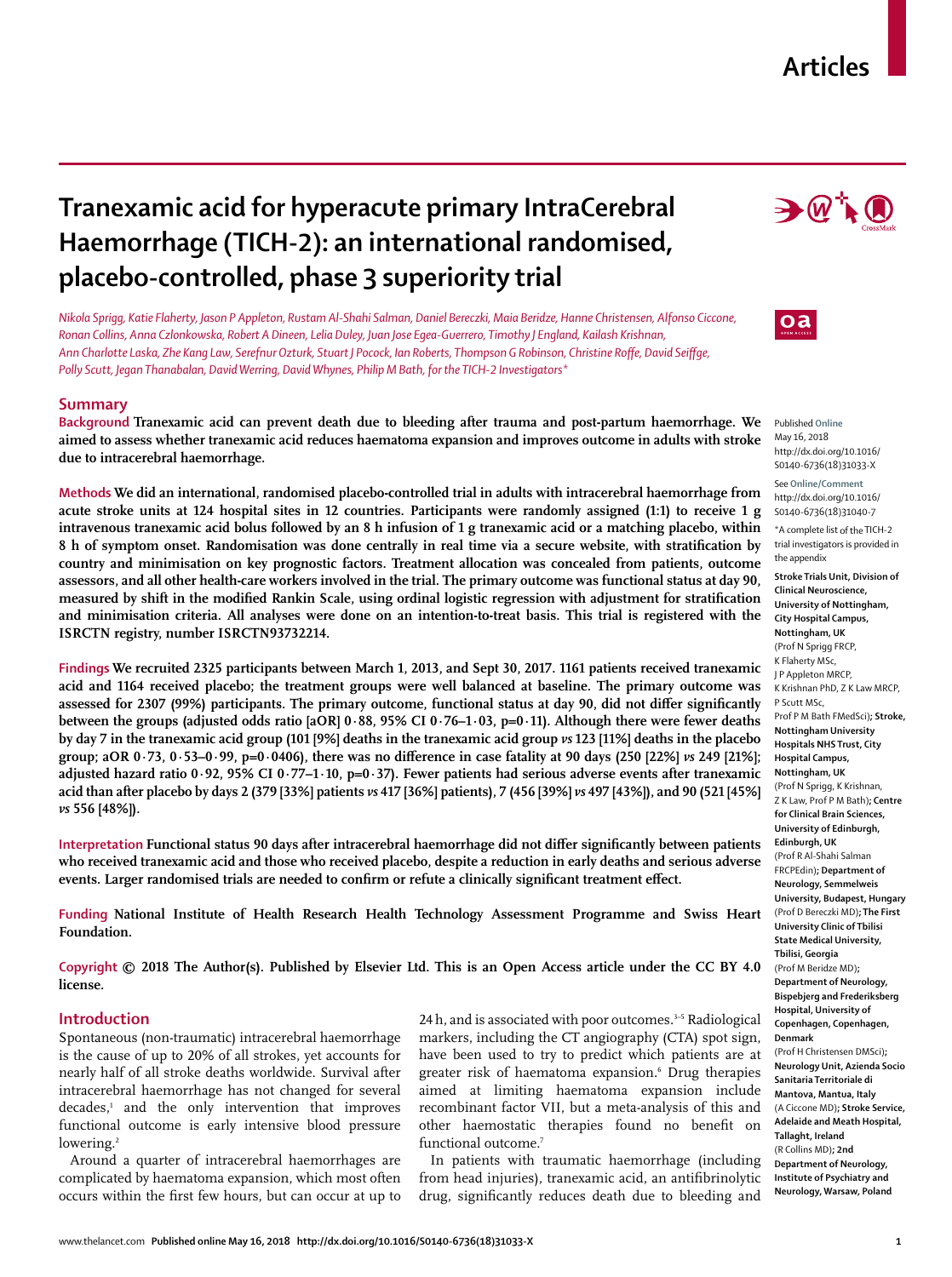(Prof A Czlonkowska MD)**; Radiological Sciences, Division of Clinical Neuroscience, University of Nottingham, Queens Medical Centre Campus, Nottingham, UK**  (R A Dineen FRCR)**; NIHR Nottingham Biomedical Research Centre, Nottingham, UK** (R A Dineen)**; Nottingham Clinical Trials Unit, University of Nottingham, Queen's Medical Centre, Nottingham, UK**  (Prof L Duley FRCOG)**; UGC de Medicina Intensiva, Hospital Universitario Virgen del Rocío, Instituto de Biomedicina de Sevilla, Consejo Superior de Investigaciones Científicas, Universidad de Sevilla, Seville, Spain** (J J Egea-Guerrero MD)**; Vascular Medicine, Division of Medical Sciences and Graduate Entry Medicine, University of Nottingham, Royal Derby Hospital Centre, Derby, UK**  (T J England FRCP)**; Department of Clinical Sciences, Danderyd Hospital, Karolinska Institutet, Stockholm, Sweden** (A C Laska MD)**; Department of Medicine** (Z K Law) **and Division of Neurosurgery, Department of Surgery** (J Thanabalan MS)**, National University of Malaysia, Kuala Lumpur, Malaysia; Department of Neurology, Selcuk University Medical Faculty, Konya, Turkey**  (Prof S Ozturk MD)**; Department of Medical Statistics**  (Prof S J Pocock PhD) **and Clinical Trials Unit** (Prof I Roberts FRCP)**, London School of Hygiene & Tropical Medicine, London, UK; Department of Cardiovascular Sciences and NIHR Leicester Biomedical Research Centre, University of Leicester, Leicester, UK** (Prof T G Robinson FRCP)**; Stroke Research, Faculty of Medicine** 

**and Health Sciences, Keele University, Staffordshire, UK**  (Prof C Roffe FRCP)**; Stroke Center, Neurology and Department of Clinical Research, University Hospital, University Basel, Basel, Switzerland** (D Seiffge MD)**; Stroke Research Centre, UCL Institute of Neurology and National Hospital for Neurology and Neurosurgery, University College London, London, UK**  (Prof D Werring FRCP)**; and School of Economics, University of Nottingham, University Park, Nottingham, UK** 

# (Prof D Whynes PhD)

#### **Research in context**

#### **Evidence before this study**

We searched the Cochrane Stroke Trials register, the Cochrane Central Register of Controlled Trials, MEDLINE Ovid, and Embase Ovid for randomised controlled trials of antifibrinolytics and tranexamic acid up to Nov 27, 2017, using the terms "tranexamic acid" and "exp basal ganglia hemorrhage"or "intracranial hemorrhages" or "cerebral hemorrhage" or "intracranial hemorrhage, hypertensive". To identify further published, ongoing, and unpublished randomised controlled trials we scanned bibliographies of relevant articles and searched international registers of clinical trials in Nov 27, 2017. We searched for trials in all languages. The quality of evidence was assessed with the GRADE approach. We found two small randomised controlled trials of tranexamic acid with a total of 54 participants, with no clear evidence of benefit or harm associated with tranexamic acid. Five further randomised controlled trials are ongoing.

### **Added value of this study**

TICH-2 is, to our knowledge, the first large multicentre, international, randomised controlled trial of tranexamic acid

all-cause mortality, with no increase in vascular occlusive events.8 A post-hoc analysis of the CRASH-2 trial showed that because death due to bleeding occurred early after trauma, timely administration of tranexamic acid was necessary for patients to receive any benefit.9 A metaanalysis of tranexamic acid in traumatic intracranial haemorrhage showed that it was associated with a significant reduction in subsequent intracranial bleeding, $10$  and a larger trial is ongoing.<sup>11</sup> Tranexamic acid also reduced the number of deaths due to bleeding in women with post-partum haemorrhage.<sup>12</sup> Use of tranexamic acid after acute intracerebral haemorrhage has been tested in two small randomised studies,<sup>13</sup> including TICH-1,<sup>14</sup> which assessed the feasibility of a larger trial. The administration of tranexamic acid was feasible and well tolerated.

Therefore, the Tranexamic acid for hyperacute primary IntraCerebral Haemorrhage (TICH-2) trial tested the hypothesis that intravenous tranexamic acid reduces death and dependence when given within 8 h of spontaneous intracerebral haemorrhage.

### **Methods**

# **Study design and participants**

TICH-2 was an international double-blind, randomised, placebo-controlled, parallel group, phase 3 trial. Participants were enrolled by investigators from acute stroke units at 124 hospital sites in 12 countries: Denmark, Georgia, Hungary, Ireland, Italy, Malaysia, Poland, Spain, Sweden, Switzerland, Turkey, and the UK. Ethics approval was obtained at each site and country before the start of the study. The trial was adopted in the UK by in acute spontaneous intracerebral haemorrhage. It included an older population than in previous tranexamic acid trials after trauma and post-partum haemorrhage. Tranexamic acid was not associated with any significant improvement in functional outcome at 90 days, despite a significant reduction in the number of participants with haematoma expansion and fewer deaths by days 2 and 7 among those allocated tranexamic acid. Tranexamic acid was safe, with fewer serious adverse events and no increase in thromboembolic events compared with placebo.

# **Implications of all the available evidence**

Although there is insufficient evidence to support the routine use of tranexamic acid in clinical practice for spontaneous intracerebral haemorrhage, the results do not exclude a possible small effect. The reductions in haematoma expansion and early deaths are promising, but larger randomised trials are needed to confirm or refute a clinically significant treatment effect. Future research should also investigate which subgroups of patients are most likely to benefit.

the National Institute Health Research (NIHR) Clinical Research Network and registered as ISRCTN93732214. The full TICH-2 trial protocol and statistical plan have been published.<sup>15</sup>

Adults with acute intracerebral haemorrhage were eligible for inclusion if they were admitted to a participating hospital within 8 h of stroke symptom onset (or time last seen well). We chose 8 h as the treatment window for consistency with both of the previous trials of tranexamic acid in traumatic intracerebral haemorrhage.9 We sought to include participants as quickly as possible because haematoma expansion usually occurs in the first few hours after intracerebral haemorrhage,<sup>3,5</sup> but allowed randomisation up to 8 h because some patients present later and haematoma expansion can occur up to 24 h.<sup>16,17</sup> Key exclusion criteria were intracerebral haemorrhage secondary to anticoagulation, thrombolysis, trauma, or a known underlying structural abnormality; patients for whom tranexamic acid was thought to be contraindicated; prestroke dependence (modified Rankin Scale [mRS] score >4); life expectancy less than 3 months; and Glasgow Coma Scale score less than 5. The complete list of exclusion criteria has been published previously.15

Investigators obtained written informed consent from each participant if they had the capacity to provide it. If participants could not give consent, a relative or representative gave proxy consent. When consent was deferred or given by a proxy, we informed the participant about the trial as soon as possible and sought their consent.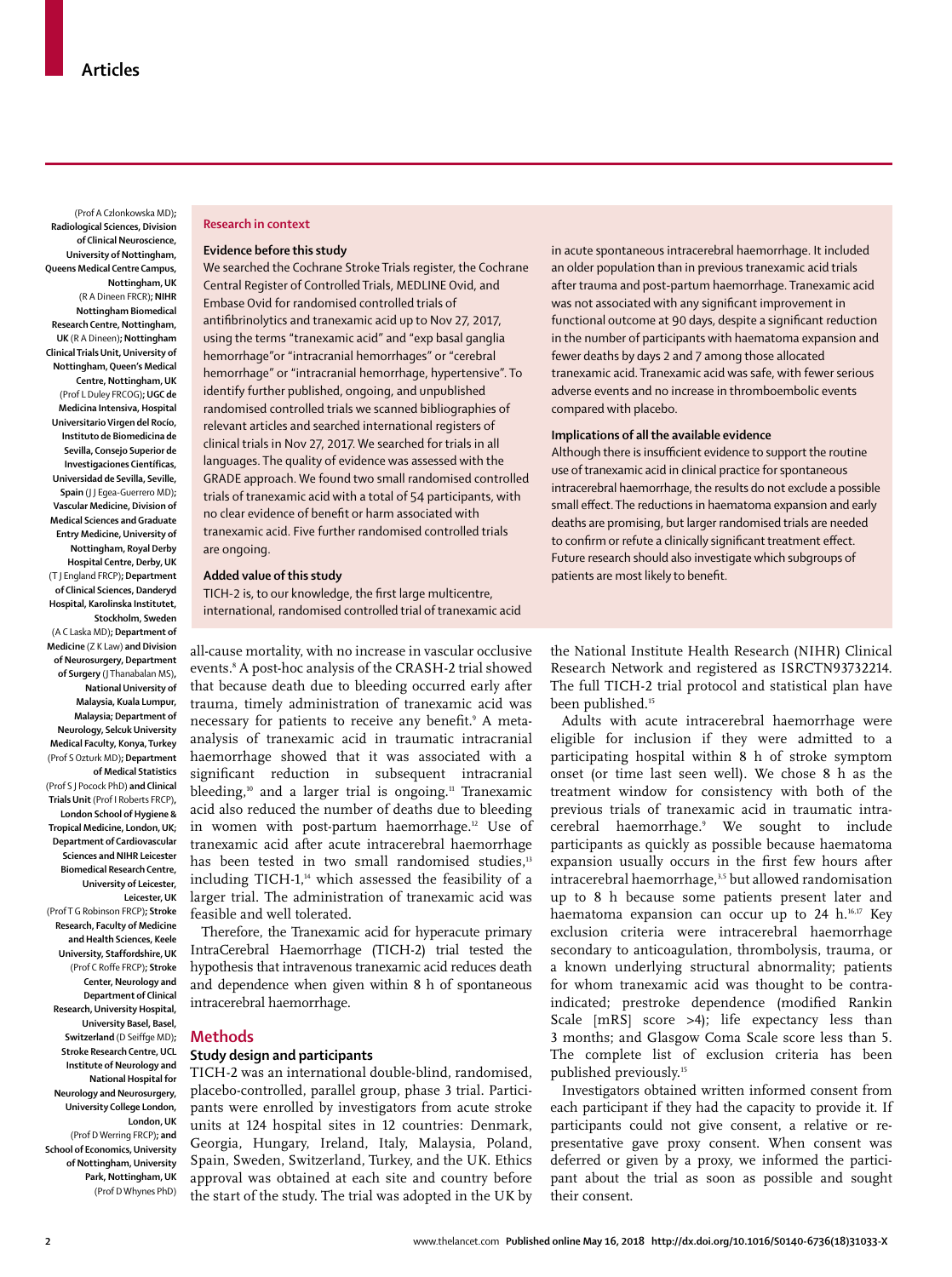# **Randomisation and masking**

Randomisation was done centrally in real time. A secure website was used to randomly assign all participants eligible for inclusion to receive tranexamic acid or matching placebo, with 1:1 allocation. The random allocation sequence was generated by the trial programmer. Randomisation was stratified by country, with minimisation for key prognostic factors: age, sex, time since onset, systolic blood pressure, stroke severity on the National Institutes of Health Stroke Scale (NIHSS), presence of intraventricular haemorrhage, and known history of antiplatelet treatment use immediately before stroke onset.

Sharp Clinical Services (Crickhowell, UK) prepared individual masked treatment packs containing four 5 mL glass ampoules of tranexamic acid 500 mg or sodium chloride 0·9%, which were made identical in appearance by the addition of a heat shrink sleeve. Ampoules and the treatment pack were labelled with a unique pack number. Sharp Clinical Services stored the treatment packs and distributed them to pharmacies within trial sites using a web-based system of control. The pharmacy at each participating site received numbered supplies from Sharp Clinical Services. The packs were stored at room temperature and protected from excessive heat and freezing in a restricted access area (more detail is provided in the protocol). The randomisation system allocated each participant a unique number corresponding to a treatment pack containing either tranexamic acid or placebo. Treatment allocation was concealed from all staff and patients involved in the trial.

# **Procedures**

The intervention, tranexamic acid, was given intravenously as a 1 g loading dose in 100 mL normal saline 0·9% infused over 10 min, followed by another 1 g in 250 mL normal saline 0·9%, which was infused over 8 h. The comparator was a matching placebo (normal saline 0·9%), administered with an identical regimen.

At randomisation, investigators recorded the participants' age, sex, and medical history, as well as their assessment of intracerebral haemorrhage location, intraventricular haemorrhage, and spot sign. Investigators assessed prestroke dependence with the mRS, and stroke severity using the NIHSS and Glasgow Coma Scale. Participants were reviewed at day 2, day 7, and on the day of death or hospital discharge, whichever came first, to gather information on clinical assessment (NIHSS), the process of care measures (eg, blood pressure lowering treatment, neurosurgical intervention), and discharge date and destination (eg, home or institution).

Adherence was assessed by examining the participant's drug chart and recording the trial treatment administered at day 2 (ie, whether all treatment was given, the time and date of the two doses, and any other comments). Adherence was verified by both central review of the drug

|                                                  | Tranexamic acid (n=1161)                     | Placebo (n=1164)           |
|--------------------------------------------------|----------------------------------------------|----------------------------|
| Age*, years                                      | 69.1 (13.7) [29-97]<br>68.7 (13.9) [20-101]  |                            |
| >70                                              | 584 (50%)                                    | 580 (50%)                  |
| Sex*, male                                       | 642 (55%)<br>659 (57%)                       |                            |
| Ethnic origin                                    |                                              |                            |
| White                                            | 986 (85%)                                    | 992 (85%)                  |
| Other                                            | 174 (15%)                                    | 172 (15%)                  |
| Onset to randomisation*, h                       | $3.6(2.6 - 5.1)[1.0 - 20.8]$                 | $3.7(2.6 - 5.0)$ [0.8-8.0] |
| $\leq$ 3                                         | 421 (36%)                                    | 412 (35%)                  |
| $\leq 4.5$                                       | 779 (67%)                                    | 796 (68%)                  |
| History                                          |                                              |                            |
| Previous antiplatelet therapy*                   | 316 (27%)                                    | 295 (25%)                  |
| Statin use prior to admission                    | 319 (28%)                                    | 303 (26%)                  |
| Previous stroke or transient<br>ischaemic attack | 173 (15%)                                    | 156 (14%)                  |
| Ischaemic heart disease                          | 110 (10%)                                    | 92 (8%)                    |
| Prestroke mRS                                    | $0(0-1)$ $[0-4]$                             | $0(0-1)[0-4]$              |
| Glasgow Coma Scale                               | 13 (2.2) [5.0-150]                           | 14 (2.1) [5.0-15.0]        |
| NIHSS score*                                     | 13 (7.5) [0.0-41.0]                          | 13 (7.5) [0.0-42.0]        |
| Systolic blood pressure*, mm Hq                  | 172 (27.5) [98.0-265]                        | 174 (26.8) [99.0-265]      |
| Diastolic blood pressure, mm Hq                  | 93 (18-4) [46-0-179]<br>94 (17.8) [35.5-162] |                            |
| Haematoma location                               |                                              |                            |
| Supratentorial lobar                             | 379 (33%)                                    | 359 (31%)                  |
| Supratentorial deep                              | 675 (58%)                                    | 696 (60%)                  |
| Infratentorial                                   | 73 (6%)                                      | 76 (7%)                    |
| Combination                                      | 34 (3%)                                      | 33 (3%)                    |
| Intracerebral haematoma volume (mL)              | 14.1 (5.9-32.4) [0.0-207]                    | 12.5 (5.1-31.9) [0.0-163]  |
| Intraventricular haemorrhage*                    | 382 (33%)                                    | 363 (31%)                  |
| CT angiography done                              | 121 (11%)                                    | 128 (11%)                  |
| Spot positive                                    | 24 (20%)                                     | 32 (25%)                   |
| Spot negative                                    | 97 (80%)                                     | 96 (75%)                   |

Data are n (%), mean (SD), or median (IQR). Values in square brackets are ranges. Baseline information was missing for one participant for ethnic origin, one for history of previous antiplatelet therapy, 18 for history of statin use, 24 for history of previous stroke or transient ischaemic attack, 27 for history of ischaemic heart disease, 29 for history of thromboembolism, 48 for CT angiography, and 52 for haematoma volume. mRS=modified Rankin Scale. NIHSS=National Institutes of Health Stroke Scale. \*Minimisation criteria.

*Table 1:* **Baseline characteristics**

chart and pharmacies recording returns of residual or correspondence to: unused trial medications.

Central assessors, who were trained and certified in administration of the mRS and masked to treatment allocation, did the final follow-up at 90 days by telephone from the coordinating centre in each country. If the participant or carer could not be contacted, they received a questionnaire covering the same outcome measures by post.

Brain imaging by CT was done as part of routine care before enrolment; a second research CT scan was done after 24 h of treatment to assess haematoma expansion. When multiple scans were done, the scan closest to 24 h after randomisation was used. Central independent expert assessors, who were masked to treatment assignment, assessed CT scans for the location of the intracerebral haemorrhage using a web-based ad-

Prof Nikola Sprigg, Stroke Trials Unit, Division of Clinical Neuroscience, University of Nottingham, City Hospital Campus, Nottingham NG5 1PB, UK **nikola.sprigg@nottingham. ac.uk**

See **Online** for appendix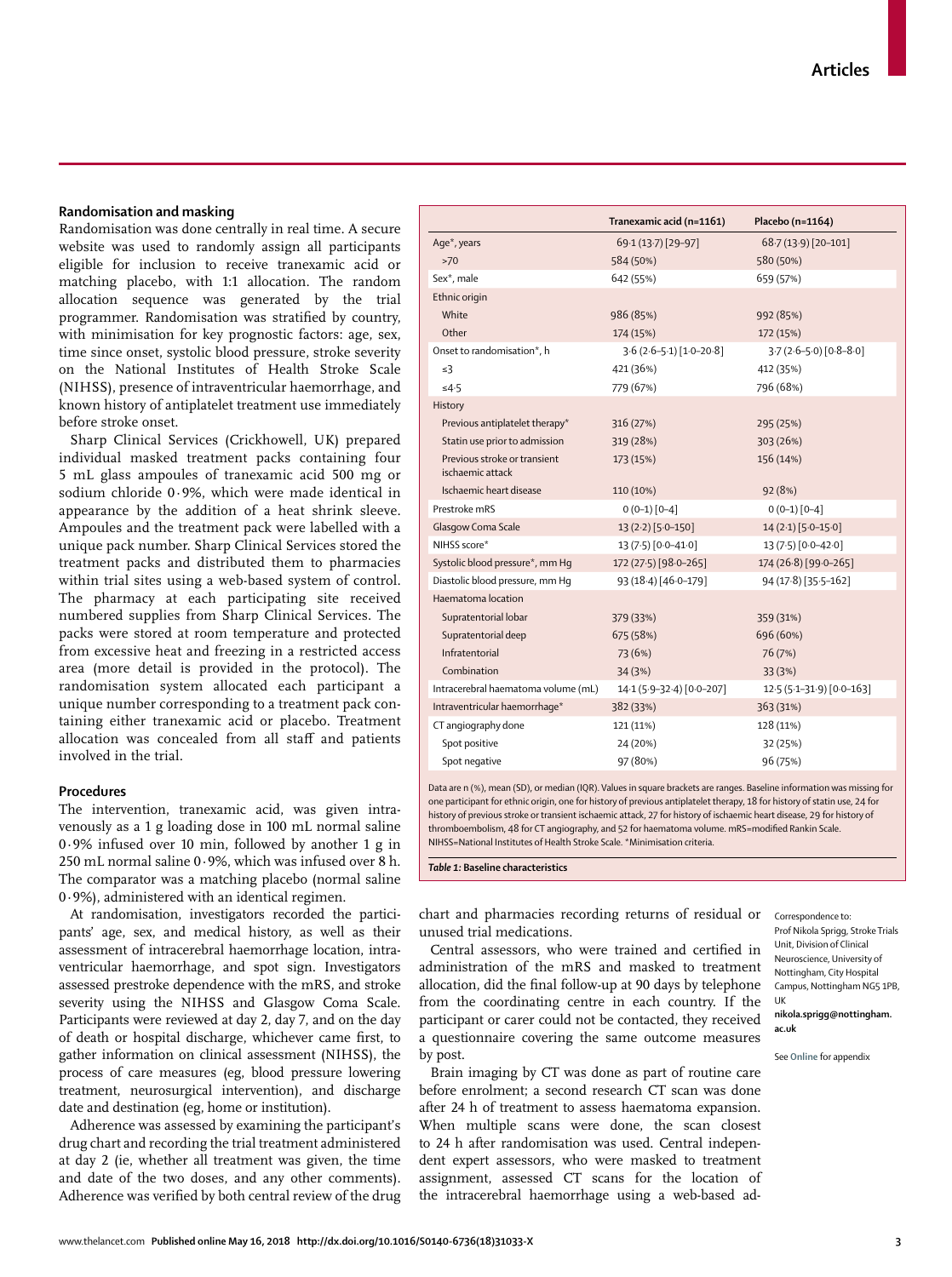

#### *Figure 1:* **Trial profile**

judication system**.** Semi-automated segmentation of the intracerebral haemorrhage was done on Digital Imaging and Communications in Medicine-compliant images to give intracerebral haemorrhage volumes. The user-guided three-dimensional active contour tool<sup>18</sup> in the ITK-SNAP software (version 3.6) was used for segmentation and one of three assessors did manual editing as required. All assessments were masked to treatment assignment. Haematoma expansion was defined as an absolute increase of more than 6 mL or a relative growth of greater than 33%.

As part of standard routine care, participants received blood pressure lowering treatment, neurosurgery, and venous thromboembolism prophylaxis as appropriate, in accordance with clinical guidelines.

### **Outcomes**

The primary outcome was functional status at day 90, as assessed with the mRS, which was administered by telephone or postal questionnaire and masked to treatment allocation. This scale is a 7-level ordered outcome ranked as 0 (no symptoms), 1 (no disability despite symptoms), 2 (slight disability but able to look after own affairs), 3 (moderate disability but able to walk without assistance), 4 (moderately severe disability; unable to walk or attend to own bodily needs), 5 (severely disabled; bedridden and requiring constant nursing care), or 6 (death). It is the most commonly used primary outcome in the context of acute stroke trials, and is recommended in international guidelines.

Prespecified secondary outcomes included neurological impairment at day 7 or discharge (whichever came first) assessed with the NIHSS, health-related quality of life measured with EuroQoL-5 dimensions (EQ-5D) health utility status and visual analogue scale, activities of daily living according to the Barthel index, cognition assessed via a modified Telephone Interview for Cognitive Statusmodified.(TICS-M) and verbal fluency, mood assessed with the Zung depression scale (ZDS), costs (length of hospital stay and discharge destination), and radiological efficacy (change in haematoma volume from baseline to 24 h and haematoma location). Data on the day 365 outcomes specified in the protocol are still being collected and will be reported separately.

We prespecified subgroups in the statistical analysis plan:19 age (<70 years *vs* ≥70 years), sex (female *vs* male), time from onset to randomisation (<3 h *vs* ≥3 h), mean systolic blood pressure (<170 mm Hg *vs* ≥170 mm Hg), stroke severity (NIHSS score <15 *vs* ≥15), presence of intraventricular haemorrhage (no *vs* yes), known history of antiplatelet treatment before stroke onset (no *vs* yes), spot sign on CTA (yes *vs* no), intracerebral haemorrhage location (supratentorial deep *vs* supratentorial lobar), and ethnicity (other *vs* white).

Prespecified safety outcomes were death, venous thromboembolism, ischaemic events (stroke, transient ischaemic attack, myocardial infarction, acute coronary syndrome, peripheral artery disease), and seizures. These were reported up to day 90, along with all serious adverse events in the first 7 days. Safety outcomes and serious adverse events were independently adjudicated masked to treatment assignment. Serious adverse events were categorised in accordance with the medical dictionary for regulatory authorities (MeDRA).

### **Statistical analyses**

The total sample size based on an ordinal primary analysis was estimated at 2000 participants, assuming significance of 5%, power of 90%, an ordinal odds ratio (OR) of 0·79, a distribution of the mRS based on data from participants with primary intracerebral haemorrhage in the ENOS trial<sup>20</sup> (4% had mRS 0, 17% had 1, 16% had 2, 19% had 3, 24% had 4, 7% had 5, and 13% had 6), increases due to loss of follow-up at 5%, and a 20% reduction for baseline covariate adjustment. The OR of 0·79 was chosen because it lay in the range seen in related trials.<sup>10,21</sup> The effect of tranexamic acid on an unfavourable functional status (ie, death, vegetative state, or fully dependent requiring attention day and night or dependent but not requiring constant attention) had a relative risk of 0·77 (95% CI 0·59–1·02) when given within 8 h of traumatic intracerebral haemorrhage.<sup>11</sup>

We followed a prespecified statistical plan<sup>19</sup> and analysed the primary outcome as a shift in the mRS at 90 days,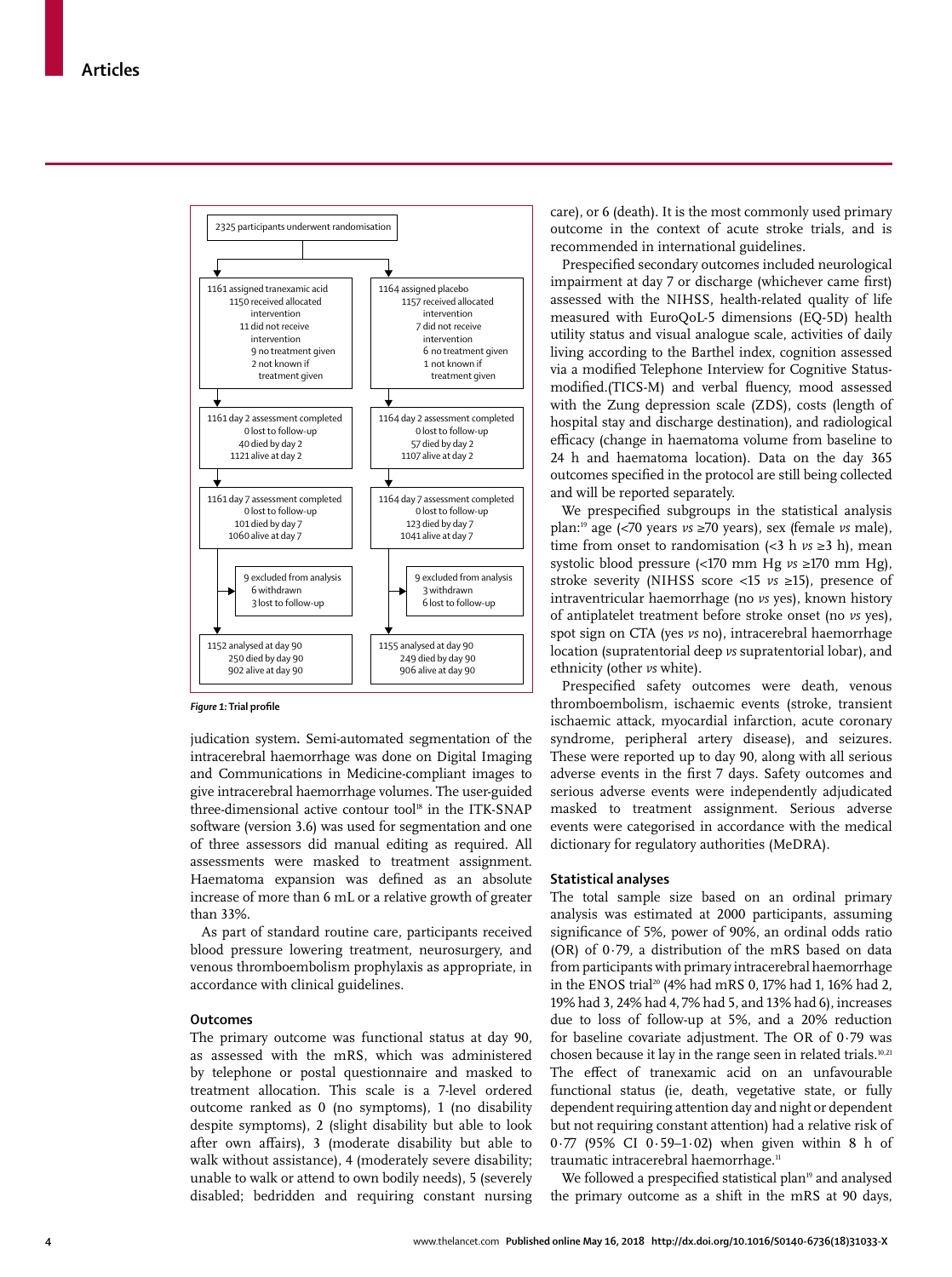|                                             | Tranexamic acid (n=1161) | Placebo (n=1164) | Adjusted                       |         |
|---------------------------------------------|--------------------------|------------------|--------------------------------|---------|
|                                             |                          |                  | Effect estimate (95% CI)       | p value |
| Primary outcome, day 90                     |                          |                  |                                |         |
| Participants with mRS outcome               | 1152                     | 1155             | Ordinal OR 0.88 (0.76 to 1.03) | 0.11    |
| mRS <sub>0</sub>                            | 26(2%)                   | 24 (2%)          |                                |         |
| mRS <sub>1</sub>                            | 115 (10%)                | 124 (11%)        |                                |         |
| mRS <sub>2</sub>                            | 197 (17%)                | 181 (16%)        |                                |         |
| mRS <sub>3</sub>                            | 187 (16%)                | 194 (17%)        |                                |         |
| mRS <sub>4</sub>                            | 213 (18%)                | 221 (19%)        |                                |         |
| mRS <sub>5</sub>                            | 164 (14%)                | 162 (14%)        |                                |         |
| mRS 6, death                                | 250 (22%)                | 249 (22%)        |                                |         |
| Sensitivity analysis, day 90                |                          |                  |                                |         |
| mRS, unadjusted                             |                          |                  | Ordinal OR 1.00 (0.86 to 1.15) | 0.97    |
| mRS > 3                                     | 814 (71%)                | 826 (72%)        | Binary OR 0.82 (0.65 to 1.03)  | 0.08    |
| Haematoma                                   |                          |                  |                                |         |
| Change in volume from baseline to 24 h*, mL | 3.72(15.9)               | 4.90(16.0)       | MD-1.37 (-2.71 to -0.04)       | 0.0432  |
| Participants with haematoma expansion†      | 265 (25%)                | 304 (29%)        | Binary OR 0.80 (0.66 to 0.98)  | 0.0300  |
| Day 7                                       |                          |                  |                                |         |
| Death by day 7                              | 101 (9%)                 | 123 (11%)        | Binary OR 0.73 (0.53 to 0.99)  | 0.0406  |
| NIHSS day 7                                 | 10.13(8.3)               | 10.29(8.3)       | MD-0-43 (-0-94 to 0-09)        | 0.10    |
| Day 90                                      |                          |                  |                                |         |
| Death by day 90                             | 250 (22%)                | 249 (21%)        | HR 0.92 (0.77 to 1.10)         | 0.37    |
| EQ-5D HUS, out of 1                         | 0.34(0.4)                | 0.34(0.4)        | MD 0.01 (-0.01 to 0.04)        | 0.30    |
| EQ-VAS, out of 100                          | 48.81(33.8)              | 48.34(33.1)      | MD 1.75 (-0.52 to 4.02)        | 0.13    |
| Barthel index, out of 100                   | 52.92(44.0)              | 53.21(43.7)      | MD 1.70 (-0.90 to 4.31)        | 0.20    |
| TICS-M, out of 39                           | 13.57(12.5)              | 13.94(12.8)      | MD-0.19 (-1.12 to 0.74)        | 0.69    |
| ZDS, out of 100                             | 67.28(29.5)              | 67.29(29.9)      | MD-0.35 (-2.60 to 1.90)        | 0.76    |
| Global analysis (Wei-Lachin test)           |                          | $\ddotsc$        | MWD 0.00 (-0.05 to 0.04)       | 0.85    |
| Discharge information                       |                          |                  |                                |         |
| Length of stay in hospital, days            | 63.12(47.1)              | 63.73(48.1)      | MD 1.09 (0.97 to 1.24)         | 0.16    |
| If discharged, days well at home            | 69.94(28.6)              | 72-15 (29-1)     | MD-0-72 (-3-73 to 2-28)        | 0.64    |
| Disposition at discharge                    |                          |                  |                                |         |
| Home                                        | 465 (40%)                | 453 (39%)        | Binary OR 1.14 (0.93 to 1.40)  | 0.20    |
| Institution                                 | 505(43)                  | 506 (43%)        | Binary OR 0.99 (0.83 to 1.18)  | 0.90    |
| Died by discharge                           | 190 (16%)                | 205 (18%)        | Binary OR 0.83 (0.65 to 1.07)  | 0.15    |
|                                             |                          |                  |                                |         |

Data are n (%) or mean (SD), unless noted otherwise. OR=odds ratio. MD=mean difference. HR=hazard ratio. MWD=Mann-Whitney difference. mRS=modified Rankin Scale. NIHSS=National Institutes of Health Stroke Scale. EQ-5D HUS=EuroQol-5 dimensions health utility status. EQ-VAS=EuroQol visual analogue scale. TICS-m=Telephone Interview for Cognitive Status-modified. ZDS=Zung Depression Scale. \*Adjusted for baseline haematoma volume. †Haematoma expansion defined as an increase of >6 mL or a growth of >33%.

*Table 2:* **Primary and secondary outcomes**

using ordinal logistic regression with adjustment for the stratification and minimisation criteria. We tested the assumption of proportional odds with the likelihood ratio test. We also did sensitivity analyses of the day 90 mRS without adjustment and as a binary outcome (dichotomised at mRS 0–3 *vs* 4–6). Analyses were done in accordance with the intention-to-treat (ITT) principle, with participants kept in the groups to which they were allocated by the minimisation algorithm. We defined the ITT group as all participants who underwent randomisation. Safety outcomes were also analysed in the ITT population.

We analysed prespecified subgroups using ordinal logistic regression, with adjustment for the stratification and minimisation criteria, to assess the heterogeneity of the treatment effect on the primary outcome. We analysed secondary outcomes with multiple linear regression for continuous outcomes, binary logistic regression for binary outcomes, and Cox proportional hazards regression for time-to-event data. The nominal level of significance for all analyses, including interaction testing, was a p value less than  $0.05$ . No adjustment was made for multiplicity of testing. KF and PS did the statistical analyses in accordance with the published statistical analysis plan using SAS software version 9.4.19

As detailed in the statistical analysis plan, any missing minimisation criteria were given the highest risk value in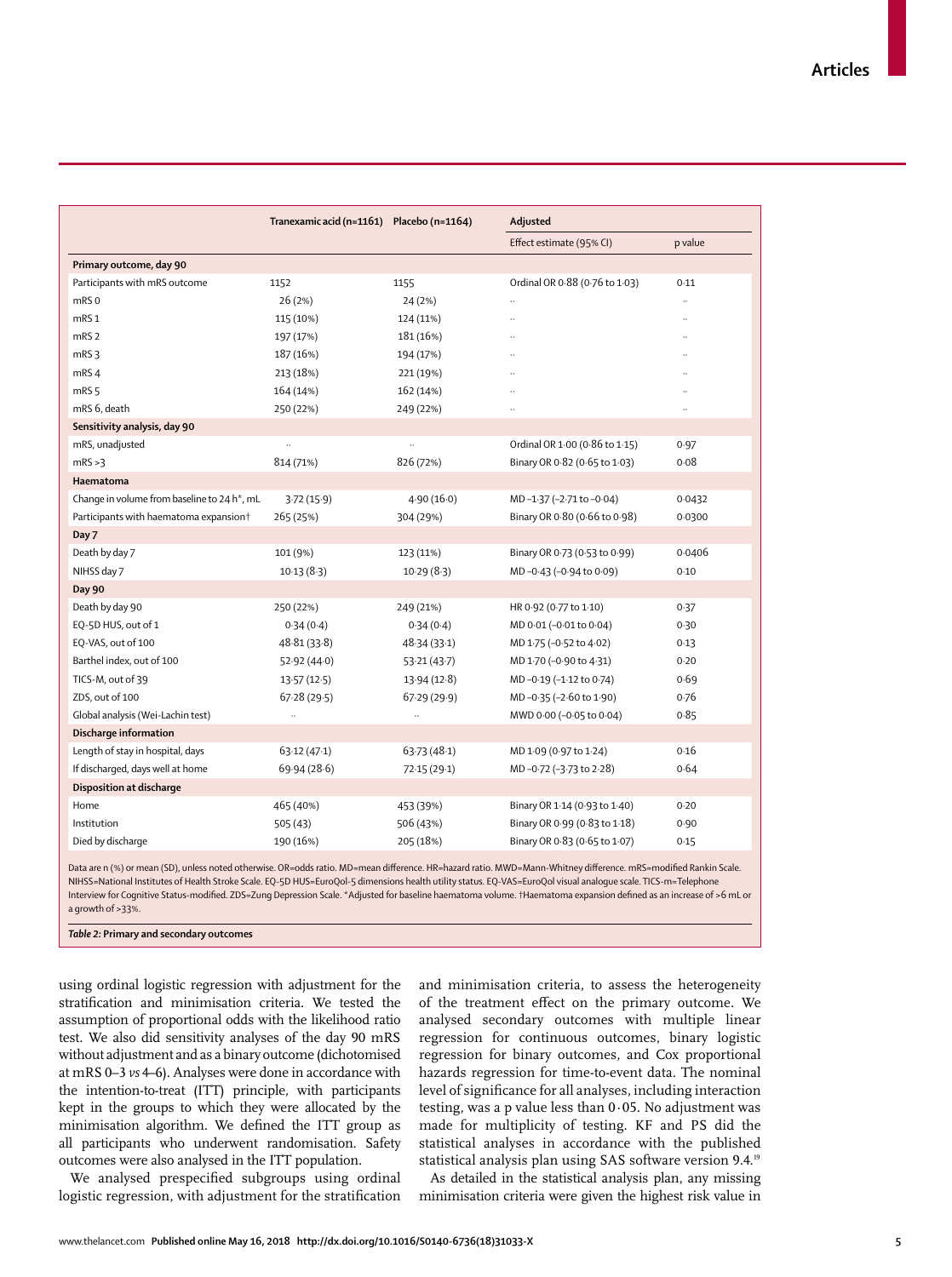

*Figure 2:* **Shift plot of day 90 mRS**

An mRS score of 0 represents no symptoms, 1 represents no disability despite symptoms, 2 represents slight disability but able to look after own affairs, 3 represents moderate disability but able to walk without assistance, 4 represents moderately severe disability (unable to walk or attend to own bodily needs), 5 represents severely disabled (bedridden and requiring constant nursing care), and 6 represents death. mRS=modified Rankin Scale.

> order for that participant to be included in the analyses. For one participant for whom we did not know if they were taking previous antiplatelet therapy before their intracerebral haemorrhage, we assigned the highest risk value, which in this case was yes. No other missing values were imputed. In case treatment was associated with asymmetric effects on death and other outcome measures, an extreme value was used in participants who had died before day 90 for outcomes that do not include death as part of their scale (0 for EQ-5D health utility status, –1 for EQ visual analogue scale, –1 for TICS-M, and 102·5 for ZDS).

> The trial was overseen by a trial steering committee, and an international advisory committee consisting of each national coordinator. A trial management committee based at the Stroke Trials Unit in Nottingham, UK**,** was responsible for day-to-day conduct of the trial. An independent data monitoring committee reviewed the unmasked data every 6 months. Study data were collected, monitored, and analysed in Nottingham. The trial was done in accordance with the principles of good clinical practice and the Declaration of Helsinki.

### **Role of the funding source**

The funder of the study had no role in study design, data collection, data analysis, data interpretation, or writing of the report. The corresponding author had full access to all the data in the study and had overall responsibility for the decision to submit for publication.

# **Results**

Recruitment started on March 1, 2013, and ended on Sept 30, 2017, after a 12-month extension was sought and approved to enable the trial to reach its target sample size. This slower than planned recruitment was due to delays in opening trial sites outside the UK. Subsequently, recruitment increased, and the Trial Steering Committee agreed that the study should exceed the target of 2000 and continue until the end of the extension. Therefore, a total of 2325 participants were recruited from 124 sites in 12 countries over 55 months. 1161 participants were randomly assigned to receive tranexamic acid and 1164 to receive placebo.

Most participants were recruited in the UK (1910 [82%] of 2325; appendix). The mean age was  $68.9$  years  $(SD 13.8)$ and 1301 (56%) participants were male (table 1). The median time from stroke onset to randomisation was  $3.6$  h (IQR  $2.6-5.0$ ) and 833 (36%) participants were recruited within 3 h. Mean baseline systolic blood pressure was 173 mm Hg (SD 27·5) and diastolic blood pressure was 93 mm Hg (18·4). 1371 (59%) participants had a haematoma that was deep and supratentorial, whereas 738 (32%) had one that was lobar and supratentorial; 745 (32%) participants had intraventricular haemorrhage. Mean haematoma volume was 24·0 mL (SD 27·2) and median haematoma volume was 14·1 mL (IQR 5·9–32·4). Contrast-enhanced imaging in the form of CTA was done in 249 (11%) participants. Of these individuals, 24 (20%) of 121 in the tranexamic acid group and 32 (25%) of 128 in the placebo group were spot positive. Treatment groups were well balanced at baseline (table 1).

Adherence to per protocol treatment for the allocated treatment was high: 2207 (95%) of 2325 participants received all of their randomised treatment, whereas only 15 (1%) received no treatment (appendix). Adherence did not differ between the groups. The median time from randomisation to treatment was 21 min (IQR 13–33).

The primary outcome of mRS at day 90 was assessed in 2307 (99%) of 2325 participants; nine (<1%) were lost to follow-up and nine (<1%) withdrew from their day 90 follow-up (figure 1). There was no difference in the distribution (shift) in the mRS at day 90 after adjustment for stratification and minimisation criteria, with an adjusted odds ratio (aOR) of 0·88 (95% CI  $0.76-1.03$ ,  $p=0.11$ ; table 2 and figure 2). A formal goodness-of-fit test showed no evidence that the proportional odds assumption was violated  $(p=0.97)$ . In a sensitivity analysis, we detected no difference between the groups in the proportion of participants who were dead or dependent at day 90 (mRS >3) and the aOR was  $0.82$  (95% CI  $0.65-1.03$ , p= $0.08$ ; table 2).

When the primary outcome was assessed in prespecified subgroups (figure 3), the only significant interaction was between mRS and baseline systolic blood pressure (interaction  $p=0.0188$ ), such that participants with a baseline systolic blood pressure less than or equal to 170 mm Hg had a favourable shift in mRS with tranexamic acid compared with those with a systolic blood pressure greater than 170 mm Hg. There was no heterogeneity of treatment effect by time of administration (figure 3), whether dichotomised as less than 3 h versus 3 h or longer (interaction  $p=0.75$ ) or as less than 4·5 h versus 4·5 h or longer (interaction  $p=0.28$ ); similarly, there was no interaction between treatment effect and time when analysed as a continuous variable (aOR 0.98, 95% CI 0.90-1.07, p=0.69).

Fewer participants had haematoma expansion at day 2 in the tranexamic acid group (265 [25%] of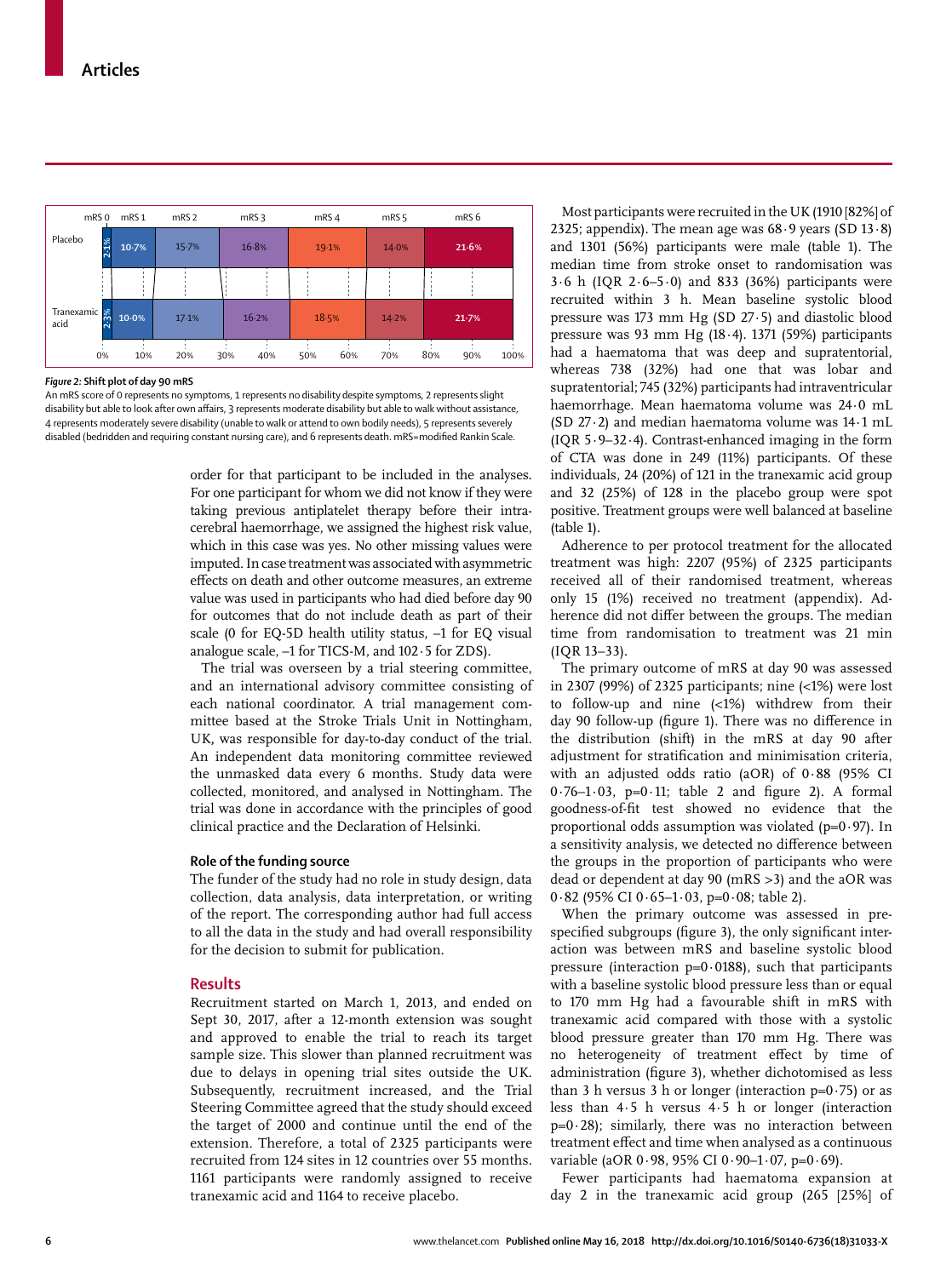1054 participants) than in the placebo group (304 [29%] of 1058 participants; aOR 0·80, 95% CI  $0.66$  to  $0.98$ ,  $p=0.0300$ ). The mean increase in haematoma volume from baseline to 24 h was also less in the tranexamic acid group  $(3.72 \text{ mL}, SD 15.9)$  than in the placebo group (4·90 mL, 16·0; adjusted mean difference  $-1.37$ , 95% CI  $-2.71$  to  $-0.04$ , p=0.0432). Neurological impairment (mean NIHSS score at day 7) did not differ between the tranexamic acid group and placebo group (adjusted mean difference –0·43, 95% CI  $-0.94$  to  $0.09$ ; p= $0.10$ ).

There were no significant differences in any of the day 90 functional outcomes between treatment groups ie, activities of daily living, mood, cognition, or quality of life (table 2). Length of hospital stay and discharge disposition did not differ between treatment groups (table 2).

By day 7, fewer patients had died in the tranexamic acid group (101 [9%] of 1161) than in the placebo group (123 [11%] of 1164; table 2). However, the numbers of deaths by day 90 did not differ between the tranexamic acid group (250 [22%] patients) and the placebo group (249 [21%] patients; table 2). Survival did not differ between the treatment groups over 90 days (adjusted hazard ratio  $0.92$ , 95% CI  $0.77-1.10$ , p= $0.37$ ; appendix).

Participants in the tranexamic acid group had fewer predefined safety outcomes and serious adverse events than those in the placebo group at day 2 (379 [33%] patients *vs* 417 [36%] patients, p=0·0272), day 7 (456 [39%] *vs* 497 [43%], p=0·0200), and 90 days (521 [45%] *vs* 556 [48%], p=0·0393; appendix). There was no increase in venous thromboembolic events (39 [3%] patients in the tranexamic acid group *vs* 37 [3%] in the placebo group;  $p=0.98$ ) or arterial occlusions (myocardial infarction, acute coronary syndrome, or peripheral arterial occlusion) in the tranexamic acid group compared with the placebo group (appendix). Seizure was the most common safety outcome (77 [7%] patients in the tranexamic acid group *vs* 85 [7%] in the placebo group) and nervous system disorders were the most common serious adverse events (149 [13%] *vs* 163 [14%]), followed by infections (98 [8%] *vs* 116 [10%]).

# **Discussion**

In this trial of tranexamic acid versus placebo after acute intracerebral haemorrhage, there was no significant difference between the groups in the primary outcome of functional status at day 90. However, in the tranexamic acid group, we detected significant reductions in the prespecified secondary outcomes of early death, haematoma expansion, and serious adverse events, consistent with tranexamic acid having an antifibrinolytic effect after intracerebral haemorrhage.

Tranexamic acid was associated with a small but significant reduction in haematoma expansion and smaller haematoma volumes, key factors that are known



*Figure 3:* **Primary outcome by subgroups**

All subgroups were predefined except for intracerebral haemorrhage volume, which was added as a post-hoc analysis. OR=odds ratio. NIHSS=National Institutes of Health Stroke Scale.

to affect outcomes after intracerebral haemorrhage.<sup>4,6</sup> However, the small reduction in haematoma volume (1·37 mL smaller in the tranexamic acid group than in the placebo group) might have been insufficient to translate into improved functional status in this population.

One explanation for our findings could be that the anticipated treatment effect (OR 0·79) was too large, which the trial was unable to detect. Indeed, previous randomised controlled trials of tranexamic acid in other settings have enrolled more than ten times the number of participants to identify smaller effects on bleeding-related deaths after trauma (OR  $0.85$ <sup>8</sup> and post-partum haemorrhage (OR  $0.81$ ).<sup>12</sup> Furthermore, the findings of an individual patient data meta-analysis of 40138 participants have subsequently shown that it is necessary to start tranexamic acid within 3 h of the start of bleeding to receive any benefit in other conditions.<sup>14</sup>

We found no evidence of an increase in serious adverse effects with tranexamic acid; notably, there was no increase in venous thromboembolism in this significantly older population with more comorbidities than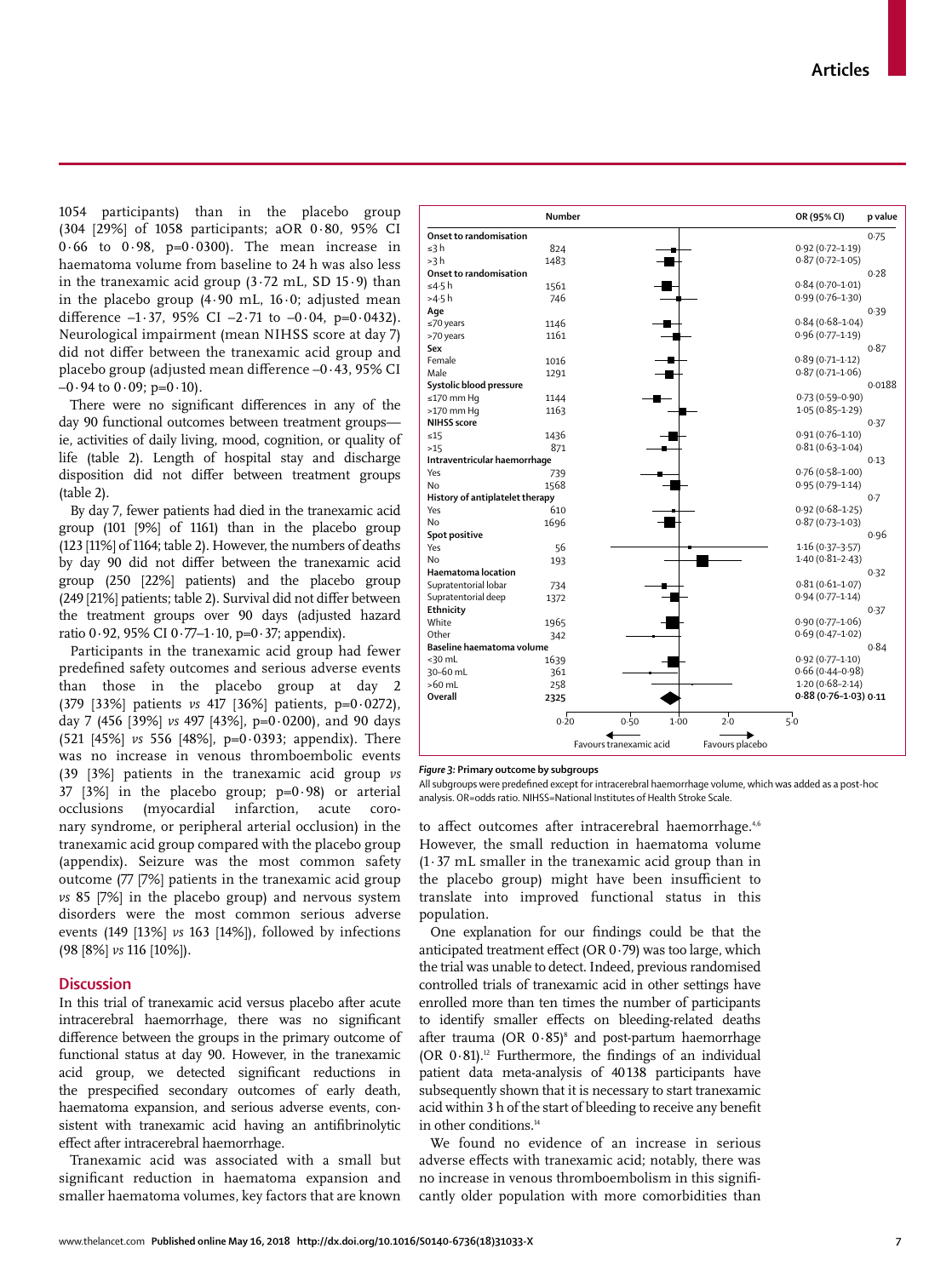participants in previous studies of tranexamic acid.<sup>8,12</sup> It is therefore unlikely that any potential benefit of tranexamic acid was offset by harm, as has been suggested with recombinant factor VIIa.<sup>22</sup> In a phase 3 trial, there was no evidence of clinical benefit from recombinant factor VIIa, which was associated with a reduction in haematoma expansion but an increased risk of arterial occlusive events.<sup>22</sup> Although tranexamic acid and recombinant factor VIIa are both haemostatic agents, tranexamic acid acts through antifibrinolytic mechanisms and recombinant factor VIIa is a procoagulant, so they have different riskbenefit profiles.

To date, the only intervention to improve functional outcome after intracerebral haemorrhage is early intensive blood pressure lowering.2 Although no significant effects on haematoma growth were detected in INTERACT-2,<sup>2</sup> secondary analysis suggested that blood pressure lowering did attenuate bleeding in a dosedependent manner.<sup>23</sup> The interaction between baseline systolic blood pressure and treatment in our study suggests that participants with lower blood pressure were more likely to benefit from tranexamic acid. This finding could have been confounded by stroke severity, given that larger haematomas have increased blood pressure and worse outcomes.<sup>21,24</sup>

Baseline haematoma volume is the strongest predictor of outcome after spontaneous intracerebral haemorrhage, and in an exploratory post-hoc analysis, participants with a baseline haematoma volume of between 30 mL and 60 mL who received tranexamic acid seemed to have better outcomes (figure 3). Although this finding could be due to chance, it is also compatible with the notion that patients with moderately sized haematomas might be more likely to benefit from tranexamic acid, and hence could be targeted for future studies, as has been postulated with recombinant factor VIIa.<sup>21,22</sup>

The strengths of this study include its doubleblinding, allocation concealment, low risk of bias, high adherence to treatment, and very few missing data on primary outcomes. Treatment groups were well balanced for baseline factors. The use of approved brief and proxy consent processes allowed the rapid enrolment of patients without the capacity to consent, which is important to avoid bias in acute stroke studies. Our inclusion criteria were deliberately broad to reflect the clinical population and to facilitate recruitment from multiple international sites. Nevertheless, most participants were recruited from the UK. The study had several other limitations. We did not collect screening logs so are unable to present data on eligibility. Wide inclusion criteria led to a heterogeneous population with more severe strokes, larger haematoma volumes, and a greater proportion of lobar haematomas and intraventricular haemorrhage than populations in other intracerebral haemorrhage trials,<sup>2,21,22,25</sup> which could have diluted any potential treatment effect. Finally, despite efforts to ensure rapid treatment, most participants were enrolled more than 3 h after the onset of intracerebral haemorrhage, which could explain the absence of a significant interaction with time in the subgroup analysis.

Several smaller randomised controlled trials of tranexamic acid in intracerebral haemorrhage are ongoing (STOP-MSU [NCT03385928], STOP-AUST [NCT01702636], TRAIGE [NCT02625948], TRANSACT [NCT03044184], and TICH-NOAC [NCT02866838]; total enrolment is fewer than 1000 participants across the trials), and a meta-analysis of individual patient data is planned.<sup>26</sup> Future trials would need to enrol far more patients to allow the detection of a small treatment effect, or enrich their population with patients at greatest risk of haematoma expansion, primarily by treating patients earlier.<sup>27</sup> Although patients presenting early are at greater risk of haematoma expansion, they also have more severe strokes and larger haematoma volumes.<sup>24</sup> Identification of patients most likely to benefit from haemostatic therapy on the basis of factors other than time of onset has been suggested,<sup>28</sup> but enrichment with the CTA spot sign has yet to be successful.<sup>29</sup>

In summary, tranexamic acid did not affect functional status at day 90, although potential benefits were seen with reductions in haematoma expansion, early death, and serious adverse events. The observed effect size was smaller than anticipated and is compatible with a lack of efficacy or the presence of a smaller treatment effect than expected. Future research should investigate which subgroups of patients might benefit. Tranexamic acid is inexpensive, easy to administer, seems to be safe, and is widely available, so even a modest treatment effect could have an important impact on the global scale. Larger randomised trials are warranted.

#### **Contributors**

NS and PMB conceived the trial. NS was chief investigator and PMB the deputy chief investigator. NS, JPA, ZKL, and PMB were responsible for the day-to-day running of the trial. RAD led the adjudication of neuroimaging. TJE led the adjudication of serious adverse events. KF and PS did the statistical analysis with supervision from SJP. NS wrote the first draft of the manuscript; all authors revised this draft. All authors read and approved the final version.

#### **Declaration of interests**

NS, RA-SS, RAD, LD, TJE, SJP, IR, TGR, CR, DWe, and PMB report a grant from NIHR Health Technology Assessment Programme Project Grant (11\_129\_109) during the conduct of the study. All other authors declare no competing interests.

#### **Acknowledgments**

This study was funded by the NIHR Health Technology Assessment Programme and the Swiss Heart Foundation. We thank the participants, investigators, and research staff at the participating sites and the members of the independent data monitoring committee and trial steering committee for their involvement in and support of the study. PMB and TGR are NIHR Senior Investigators. After publication of the planned primary and secondary analyses, the trial data can be shared, upon reasonable request to the corresponding author and trial steering committee. The views expressed are those of the authors and not necessarily those of the National Health Service, NIHR, or Department of Health and Social Care.